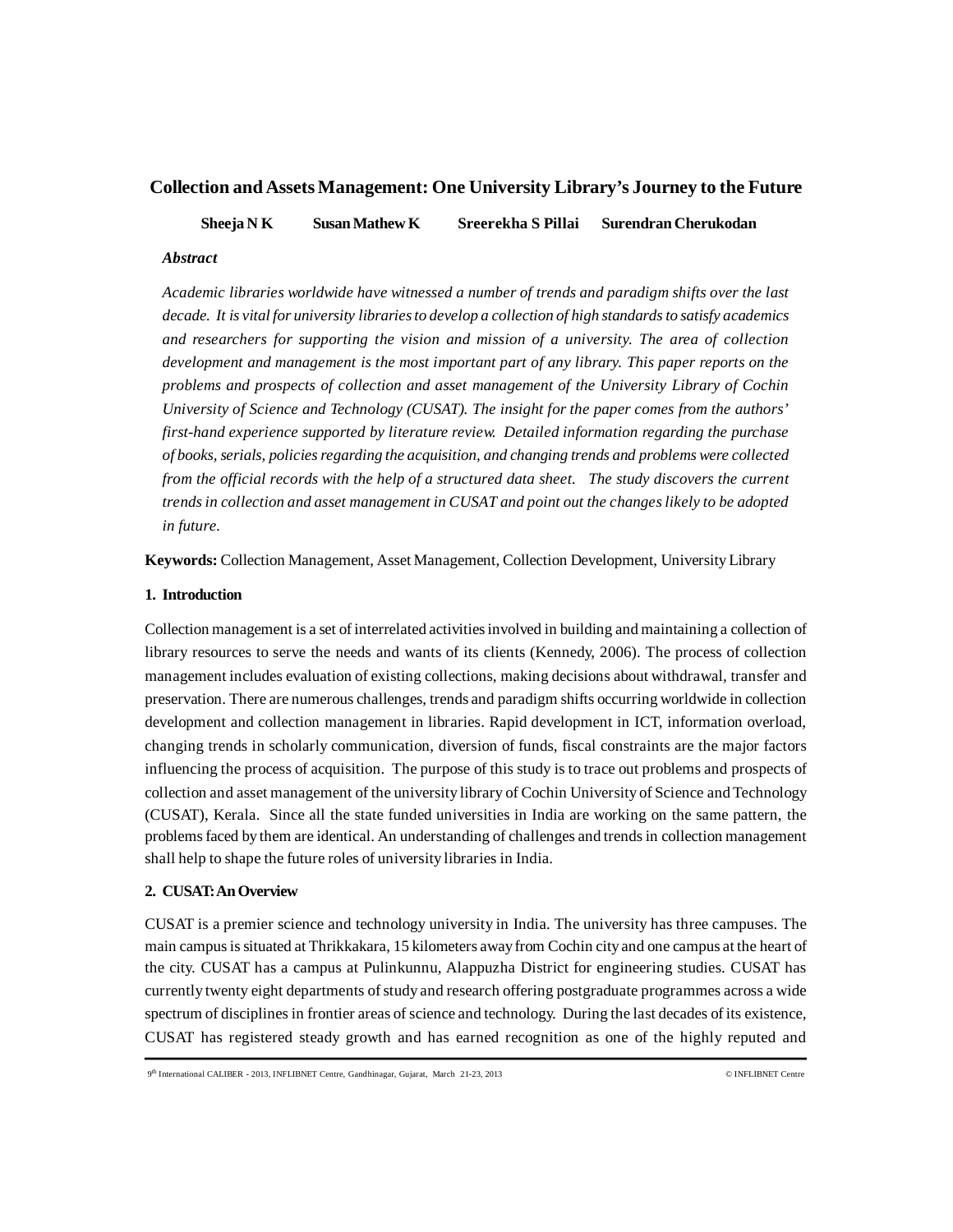internationally acclaimed Indian universities. The university has academic links and exchange programmes with several institutions across the globe.

#### **3. Cochin University Library (CUL): A profile**

The University library system of CUSAT was established in 1977. The university library is situated at the main campus. The library system of CUSAT consists of one central library and 21 departmental libraries. CUL acts as the central agency to cater information requirements of all CUSAT community. The CUL has more than one lakh resources which comprise books, patents, theses and dissertations and bound volumes of journals. Presently it caters to around 6000 users. The CUL was one of the earliest libraries to automate its functions with the aid of MHO programme of Netherlands. It used Adlib software up to 2009. Now this is the first University library in Kerala to use Koha library management system for central library as well as department libraries. The holdings of the central library and departmental libraries are accessible through the union catalog of the University (http://cusatopac.cusat.ac.in).The university library purchases an average 2500 books per year mainly on the basis of recommendations from the heads of the departments. The annual budget allotment for books and journals for the current financial year (2012-13) is 175 lakhs. Out of this, 65 lakhs are allocated for books, 10 lakhs for e-books and remaining 110 lakhs is meant for journals. The library subscribes to151 foreign journals, 52 Indian journals and 12 databases. Besides this the library provides access to more than 7000 online journals available through consortium.

#### **4. Trends and Shifts in Collection Management (CM): A Review**

A review of literature confirms that libraries are in the midst of a profound transition as a result of the impact of various factors. Bracke (2010) analysed the patron driven collection development of books in Science and Technology areas in Purdue university library and found that patron driven selection is one of the successful ways to augment collection development on demand. Waheed (2012) highlighted the key issues on challenges faced by libraries in CM of e-books in Pakistani perspective. Demas and Miller (2012) reviewed challenges of CM during the emergence of shared print repositories. Chandal and Saikia (2012) reviewed that in spite of innumerable advantages of e-resources, there are certain problems relating to their acquisition, maintenance, management, etc. Armstrong and Lonsdale (2005) stressed the need for a national model license, identifying the issues of licensing of e-books. Sun and Chen (2012) proposed a new stack management model by changing the layout of the book stacks and management principles as well as employing RFID to facilitate effective space utilization. Vasileiou, Rowley and Hartley (2012) examined an e-book management framework and identified the processes associated with it including: collection development policy, budget, evaluation and selection, license negotiations, cataloging and delivery, marketing/promotion, user education, monitoring and reviewing. In short the review of related literature pointed out the following issues and challenges in collection management.

Rapid growth in size and scope of library collections

Focus from Collection development to management of library collections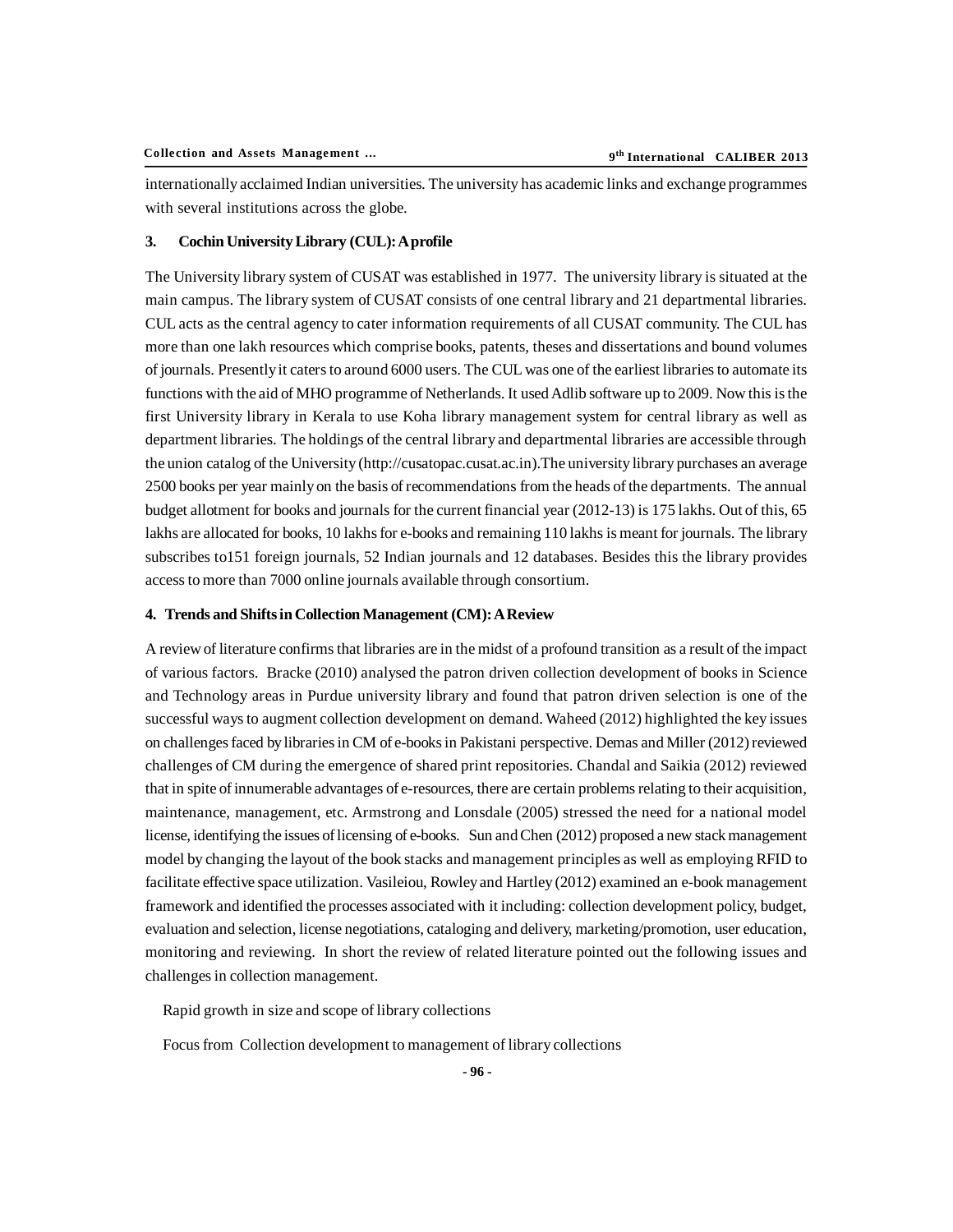Attempts at cooperative collection development

Economic constraints

Digital information system

Expectations and needs of different users

Limitations in library staff and budget adaptability

Change in the scholarly communications system

Ownership and control of information in the digital information system

Managing storage of print collections

Digital formats

Licensing issues

#### **4.1 Collection Management at CUL**

### **4.1.1 Print Books**

Books are acquired on the basis of priority list of latest publications recommended by various heads of departments in the University. The total amount allocated for book purchase is almost equally allotted, depending on the courses conducted, among the different departments/schools. In the budget, 10% is kept apart for reference books, 5% for general books and 85% for subject books. The list of books belonging to reference, general, and subjects is placed before the book selection committee for approval. They are purchased from standard vendors who supply the items within a stipulated time.

The bibliographic details of the books are entered into the KOHA database, an open source integrated library system. Books are classified according to Universal Decimal Classification (UDC), and catalogued as per AACR-2, and made available to the users at the new arrivals rack for for a fixed period of time. From there, the books shall go to different stacks viz. reference, social science, science and technology, fiction etc. The library provides open access to all categories of collections. The web based Online Public Access Catalogue allows the users to retrieve their subject interests through different search options. The list of new books is also published under a separate link "new arrivals" on the library website as an easy access point to all forthcoming titles available in the library collection. This service allows the users to reserve their books well in advance.

#### **4.1.2 Online/E-Books**

In the current financial year, an amount of Rupees Ten Lakhs has been earmarked for the purchase of ebooks whereas in the previous year only 5% of the total budget was utilized for procuring e-books (50 titles). Publishers offer e-books mainly in two models-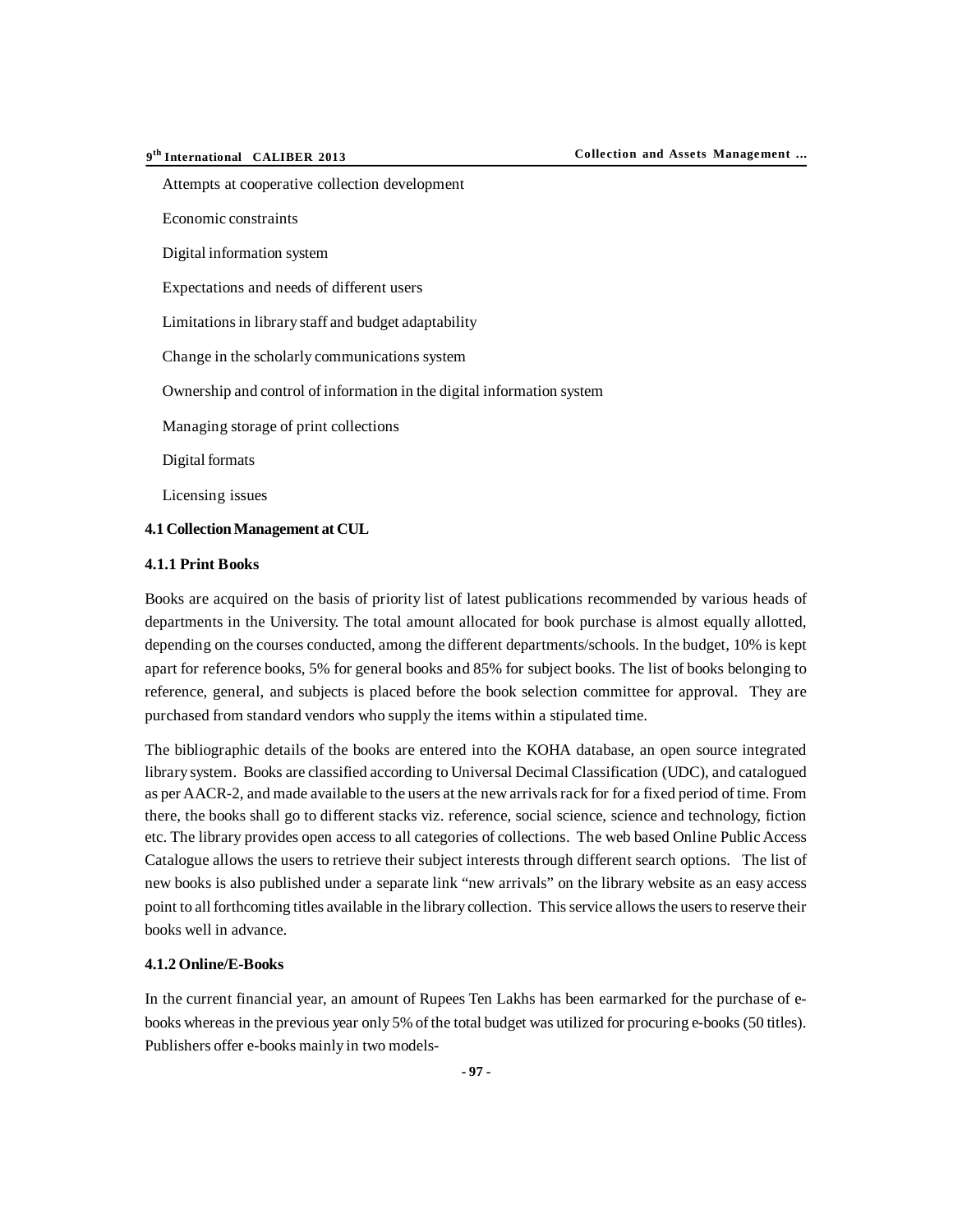Single user model in which the e-book can be downloaded in a device (e-book reader or a stand alone computer).

Multiple user model, usually referred as online books that is accessible on 24x7 mode.

 E-books can be purchased directly from the publishers or from e-book aggregators. Different purchase models are being offered by these agencies

Pick and choose option: We can select and purchase the required number of titles from the publisher's catalogue for a one time payment. Free perpetual access for these items is provided by most of the publishers.

Subject collections/packages: Almost all the publishers offer subject packages. A subject package may include the e-book titles published in that specific subject till date. Subject packages are offered in subscription mode.

In CUL e-books recommended by department heads have been selected only from those reputed publishers who provided "pick and choose" option with perpetual access. All the publishers offer IP authenticated access of e-books across the campus network. A downloadable link is provided in the OPAC for accessing e-books. Hence when a user searches for a particular subject book, a list of both print and e-books will be displayed in the search results. The e-book link takes the user to the webpage so that the title can be directly accessed from the publisher's website. A separate link is also provided in the library website as "E-books" to browse all the available e-books in a single window. (http://library.cusat.ac.in/eg/ebooks.php).

#### **4.1.3 Print Journals**

CUL's collection development policy insists to purchase journals according to the priority list of heads of departments of CUSAT. CUL follows centralized purchasing model. Presently the university library subscribes to 203 print journals. Most of the print journals are acquired by directly from the publishers. The library depend vendors for the rest. 'Kardex system' is used for recording the details of periodicals. They are are displayed in the periodical hall according to alphabetical order.

#### **4.1.4 Online Journals and Databases**

CUSAT central library witnessed a gradual growth of e-journals during 2003-2012. In this period, the library acquired both bibliographic databases and full text databases along with online journal versions of print journals. Currently 36 online journals and 12 full text databases are subscribed by the CUL. Besides these online databases, CUL provides access to more than 7000 online journals through UGC Infonet digital library consortium.

Effective access of online journals is ensured through University library website (http://library.cusat.ac.in). The CUL website is a gateway to the information resources, activities, functions and services. One of the major components of library website is E-Gate way. E-gateway grants direct link to all e-resources accessible in the campus, which includes CUSAT subscriptions, e-resources under UGC Infonet digital library consortium and INDEST consortium. A common platform for searching  $e$ -journals is provided under a link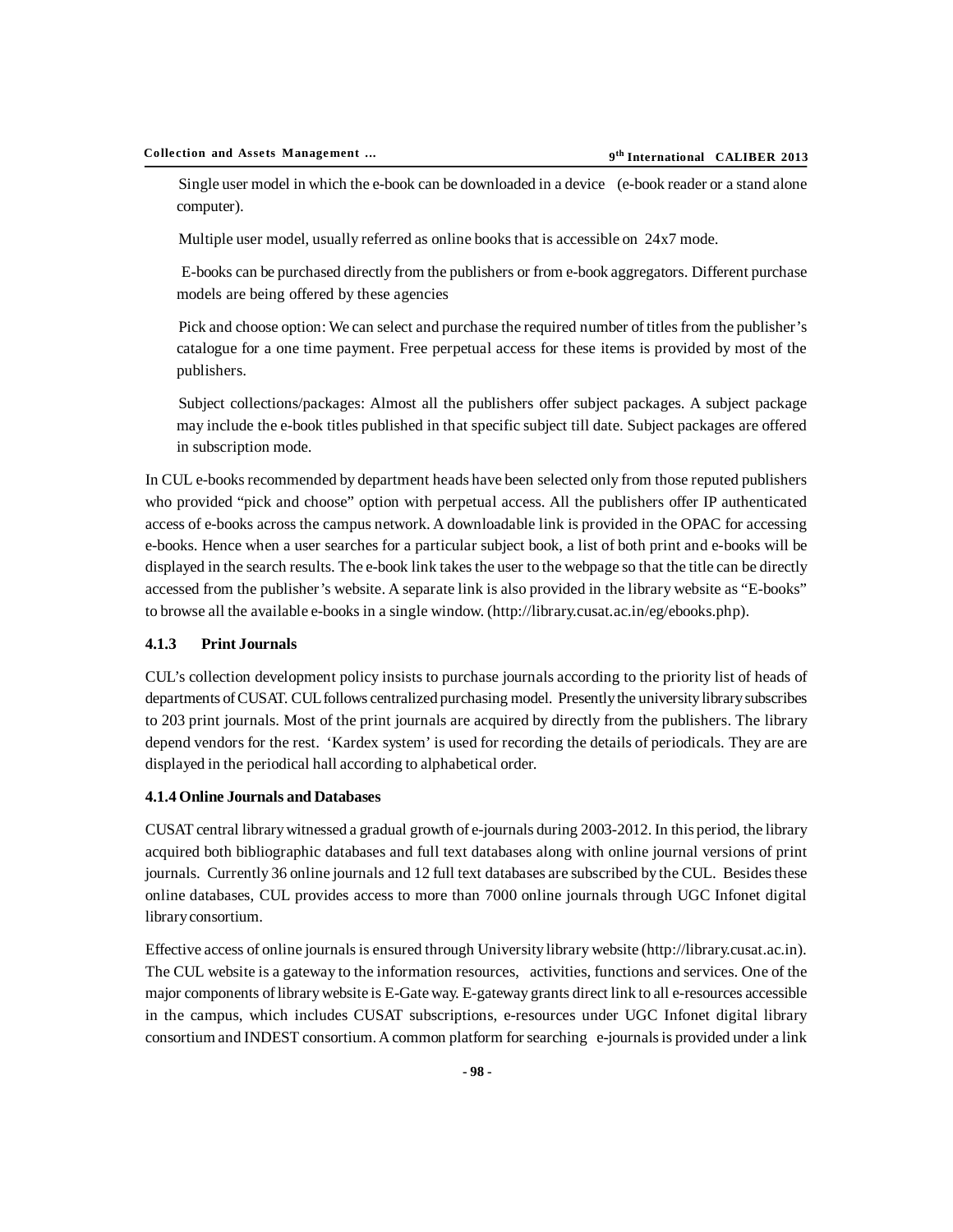'Find e-journals'. In addition to this, to fulfill various user requirements, subject wise, publisher wise and alphabetical wise e-journal lists are provided. Besides these three major components, the portal provides access to the list of print journals, magazines, CD-ROMs, Online databases, newspapers (subject and alphabetical wise) and direct link to print+online journals being currently subscribed to the university library. Direct links to vast collection of open access directories and journals are provided under the heading 'Open Access Resources'.

## **5. Collection Management Challenges**

### **5.1 Print Resources**

There is a trend of decline in number of journals subscribed over the years due to the increase in the price of the journal and conversion rate of foreign currency. In the case of print journals the increasing cost compelled CUL to cut many print subscriptions. The librarian has to decide what is to be cancelled based on the user community who will suffer the least. Space management and preservation cost are another challenges of print journals in CUL. Print journals are bound and stored in separate section named "bound volumes". Storage space is a grave challenge faced by all university libraries and CUL is no exception. Storage space is deficient to accommodate back volumes of journals and new titles in book stacks. At present book lofts are being raised in the stacks to store less used books. Unless immediate steps are initiated to expand the library building and formulate explicit norms for weeding out used and worn out books, it will be difficult to manage the overcrowded stacks. Binding and at times rebinding of worn out books is done periodically to preserve the existing collection.

### **5.2 Online Resources**

As far as access is concerned online resources are the ideal solution for users. They permit full-text access via computer terminals irrespective of the location of users. One of the major problems with online resources is the issue of archival. Unlike print resources, electronic resources cannot be considered a permanent addition to a collection. Payment for a database or e-journal covered by a license is having time limit to use the particular product. This payment is not for the outright purchase of the product or for ownership of all the rights of a particular product. Very few publishers will in fact guarantee access to what you have paid for after you stop subscribing to their electronic product.

Below are some issues to take into consideration when selecting databases:

Some publishers may provide the archived information on a CD-ROM, usually at an additional cost, but many do not.

Check it and become more familiar with reviewing licenses for databases.

Setup a trial to see how the database is delivered (IP address or password) and test the usability of the database.

Consider periodicity of usage statistics, because it is one of the reliable methods for collection evaluation, one of the major components of collection management.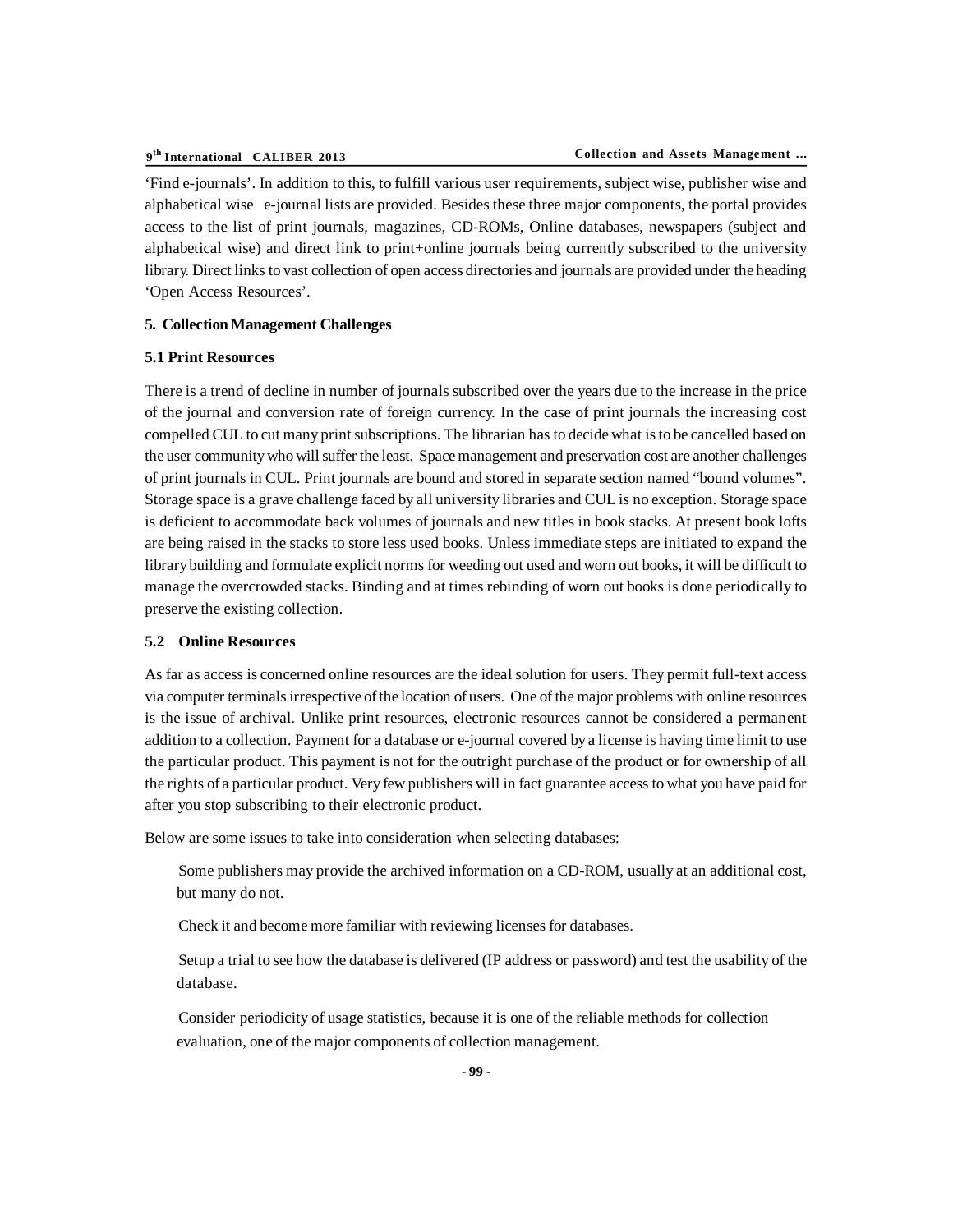In most cases the cost of e-books is more or at par with hardbound print version. This is negligible when compared with its value added features like multiple user access, search-retrieval facility, downloadable and printable options, etc. Publishers consider the reference books in electronic format as a different category and put them under a pricing option different from that of e-books. Even though a one-time purchase is possible for e-references, all the publishers charge an additional annual fee for updating and maintenance/ hosting for which a particular amount should be kept apart from the normal budgetary allocations in future.

A server has to be kept solely for downloading e-books, when the library plans to procure more e-books and maintain it for future use. At present the e-books can be accessed only in the campus intranet. It can be extended to more users for use outside the campus through a secure password. As there is no issue of running out of space, e-books are the best solution to counter collection management issues. Policies are to be framed to make a cost-effective and optimum utilization of the funds received, keeping in view the needs of all university departments. User evaluation has to be conducted regularly to assess the awareness, needs and the extent of e-book usage to plan for the future. Collection management approaches of different university libraries can be examined to hold the growing print collections and alleviate or prevent shelf space constraints. University libraries need to co-operate with national or international network programs to avoid unnecessary redundancy in collections and to better meet patrons' information needs. This would allow institutions to maximize the usage of the existing resources of technology and infrastructure. (Agee and Sarah, 2007)

#### **6. CUL Model for Asset Management**

Intellectual outputs are considered as the assets of any university. It includes theses, dissertations and research reports produced by the faculty, research scholars and students of the university as part of teaching learning and research. The CUL maintains an institutional repository for preserving the intellectual outputs of the university. The CUL repository (Dyuthi) archives the intellectual outputs; preprints, post prints, theses, conference proceedings, teaching and learning materials and other scholarly publications of the scientific community of the CUSAT. The repository contains more than one thousand documents.

#### **7. CUL – Future Directions**

The CUL faces several challenges in collection management. To conquer the challenges, the library has to implement some strategies that may include the mechanism for evaluating the collection and methods of ownership and control of digital information. The process of providing advanced training on Integrated Library Management systems, Space management, Collection Management, Information Literacy, Search Strategies etc has to be enhanced.

Government of Kerala sanctioned to CUL a sum of rupees 8.30 crores under the modernization programme of university libraries. The amount is intended for new library building, ICT infrastructure development and the acquisition of e-journals and databases. New building may resolve the space problem, a crucial challenge in print resource management. The implementation of new inventory tools like RFID, CCTV etc shall facilitate collection management. The library professionals need advanced training in Koha software to manage all modules in the database.